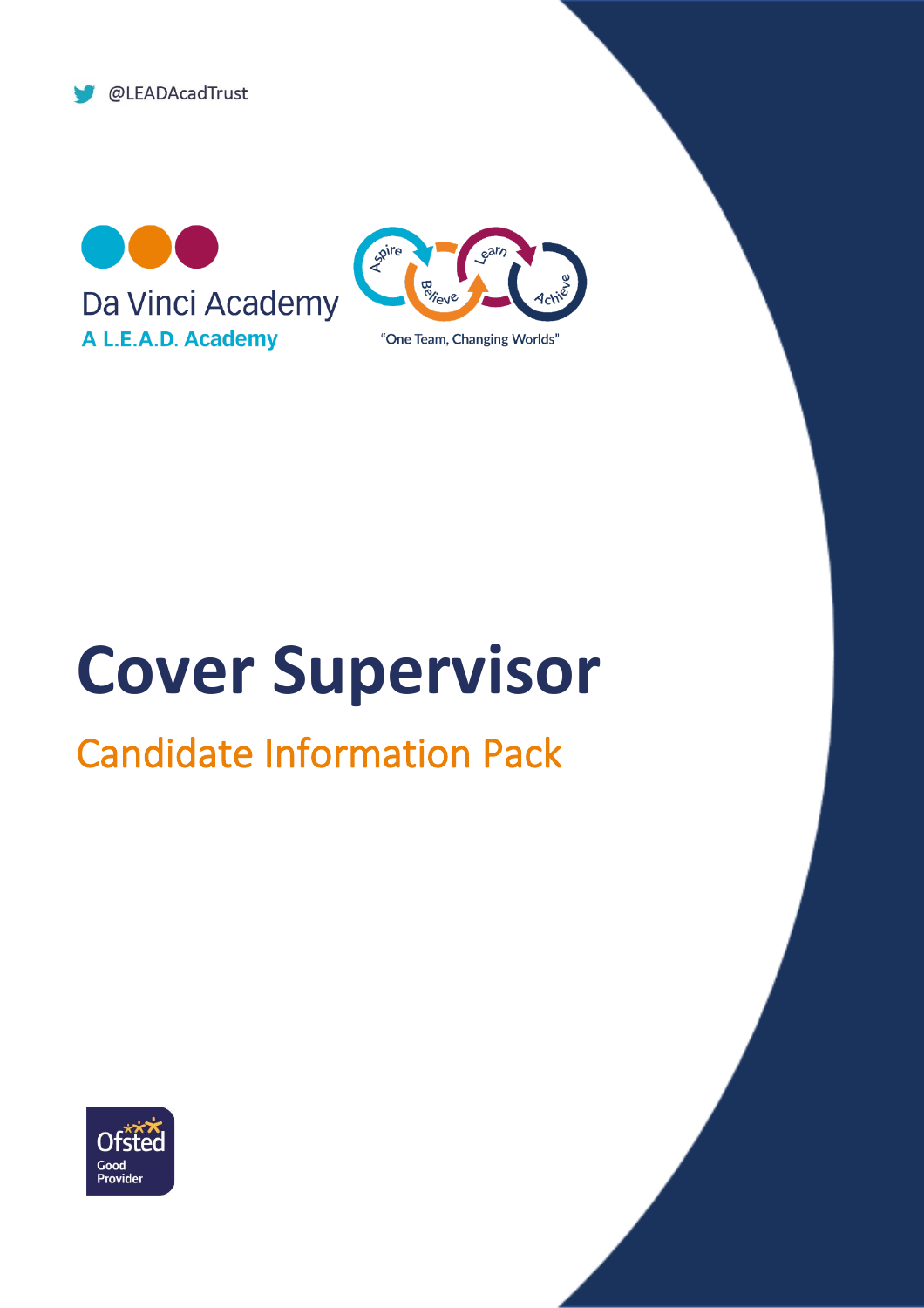

**Role:** Cover Supervisor **Reporting to:** SLT or designated leader **Salary:** NJC 7–12 (£20,092 - £22,183 FTE) Pro Rata (£17,333 - £19,137) **Location:** Da Vinci Academy, Derby, DE21 4ET **Contract Type:** Permanent **Working Pattern:** 39 weeks per year, 37 hours per week **Start Date:** As soon as possible **Closing Date:** Monday 13th June 2022 at 9.00 am **Interviews:** Wednesday 22<sup>nd</sup> June 2022

## **Join us on our amazing adventure to make THE difference**

## *"Leaders put pupils' interests at the heart of all that they do" Ofsted 2021*

Having converted to academy status at the heart of the L.E.A.D. Academy Trust in May 2017, Da Vinci Academy is now a successful secondary school with around 700 students and an increasing school roll (oversubscribed in KS3 and also next year's intake). In summer 2019, we were proud to be the most improved Progress 8 school in Derby and in October 2021, we were rated 'good' by Ofsted. A copy of the report can be found on our website.

We are described as a 'proudly inclusive school with a big heart and huge ambition'. A studentcentred philosophy is supported by an unwavering commitment to the achievement of successful outcomes for each and every young person.

#### *"The school is inclusive and welcoming to all. Pupils feel valued and cared for."*

Together with the L.E.A.D. Academy Trust, a strong and clear vision is in place - **one team changing worlds**. Our vision is achieved by supporting all to **Aspire, Believe, Learn, Achieve**. This is what we all firmly believe in and strive for at all times. The benefit of our close-knit academy community is a real team environment where people genuinely care for each other and where students and staff alike can really shine.

### *"Staff have high aspirations for all pupils' success. Leaders are determined that no child will be left behind."*

We are looking to recruit a **Cover Supervisor.** The ideal candidate will be an energetic and positive professional who will have the skills and determination to ensure that exciting learning and outstanding progress is made for students of all abilities. You will possess the energy and enthusiasm to support our students in a variety of ways.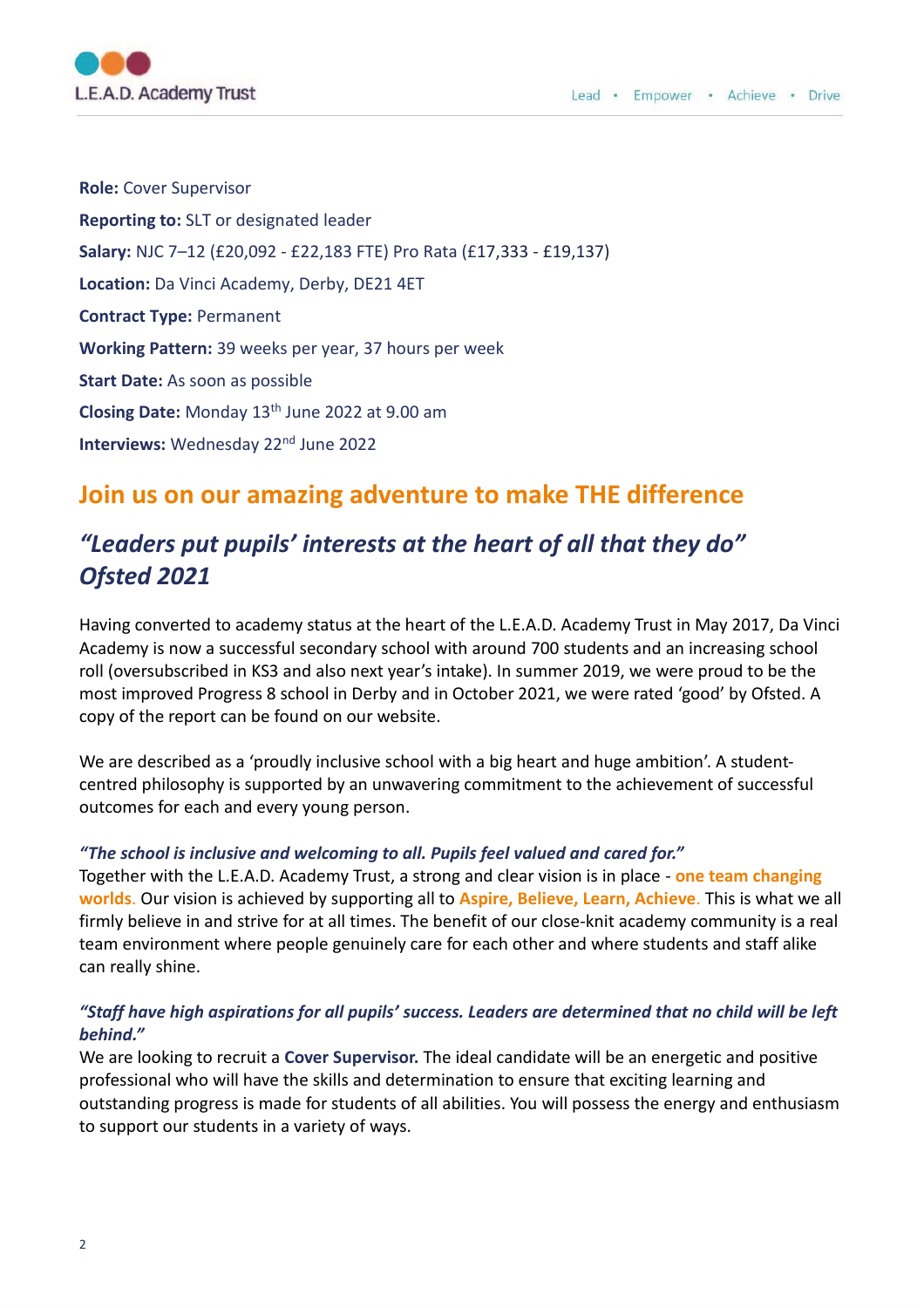

#### *"Leaders are considerate of staff's workload and promote staff's well-being."*

In return we can offer brilliant development from experienced leaders and one of the most supportive staff cultures that you could hope to be part of. We are family oriented and recognise a life outside of work whilst being determined to do everything we can as professionals in support of our students. Individual and academy team ambition go hand in hand. LEAD Trust support and career development are a given.

### *"Staff fully support leaders' vision for the school's continued improvement."*

A drive to continue the ongoing improvement trajectory of our academy is a given and this role will support our determination to continue building positive attitudes to learning by all students. Ambitious team players with a good sense of humour are welcome. Our team goes above and beyond to support each other and our students so it is critical that this aligns with the candidate's own values and ethos. Applicants will be expected to be able to demonstrate a prior commitment to their own professional development and should be looking forward to ongoing development of their own practice and that of the academy team as part of our collaborative and supportive Trust offer.

#### **In summary, we are looking for someone who will:**

- provide outstanding day to day classroom supervision for groups of students in the absence of the normal class teacher.
- provide professional support for Curriculum Leaders in carrying out administrative tasks.
- provide support at breakfast club.
- provide learning, technician, and pastoral support for other departments.

#### **In return, the successful candidate will:**

- be joining a strong and dynamic team of professionals.
- work in a school with high aspirations for all of its students and staff.
- be provided with excellent career opportunities.

It is an exciting time at Da Vinci Academy, and you will be part of our future development and the adventure to continue raising standards as we build an exceptional academy together as one team.

## *The L.E.A.D. Academy Trust is committed to safeguarding and promoting the welfare of children and young people and we expect all staff and volunteers to share this commitment. This post is subject to an enhanced DBS check.*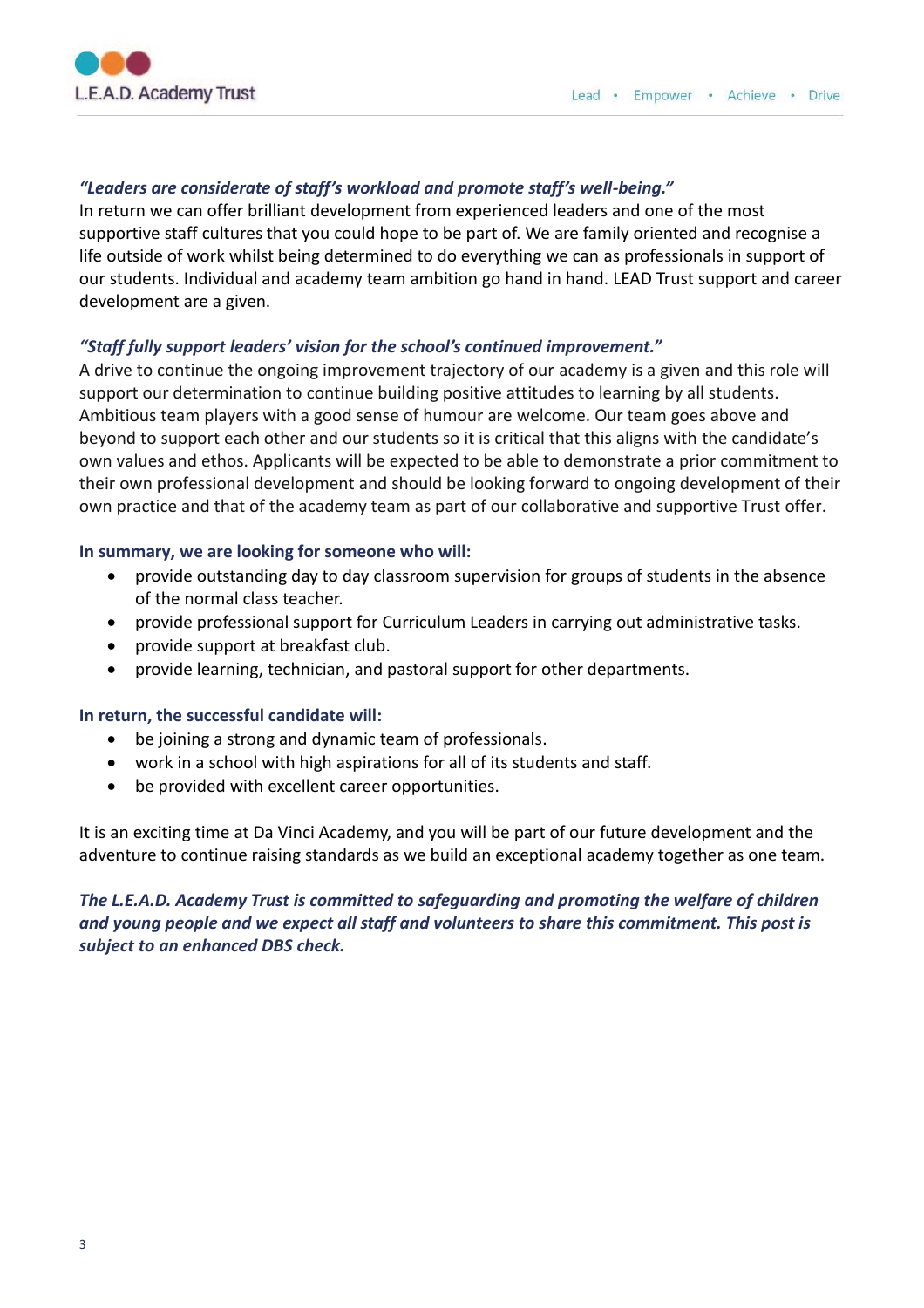

## **Safeguarding**

The L.E.A.D. Academy Trust is committed to safeguarding and promoting the welfare of children and young people and we expect all staff and volunteers to share this commitment.

### **This post is subject to an enhanced DBS check.**

Da Vinci Academy adopts a rigorous Safer Recruitment Policy which is followed for every appointment.

If you are invited to interview, your suitability to work with children will be explored. As such you will be asked to declare any convictions, cautions or reprimands which you have incurred.

If you are then successful at interview, an offer of employment will be made. This offer will be subject to the L.E.A.D Multi-Academy Trust Receiving:

- Satisfactory background checks e.g. Enhanced Disclosure and Barring Service check, Prohibition Check and Medical Check
- Satisfactory References
- Proof of Eligibility to work in the UK

Staff will be expected to take part in an induction day which has a safeguarding focus.

Staff will be expected to undertake CPD Safeguarding Training throughout every academic year.

There is a clear policy for staff conduct which all employees must adhere to.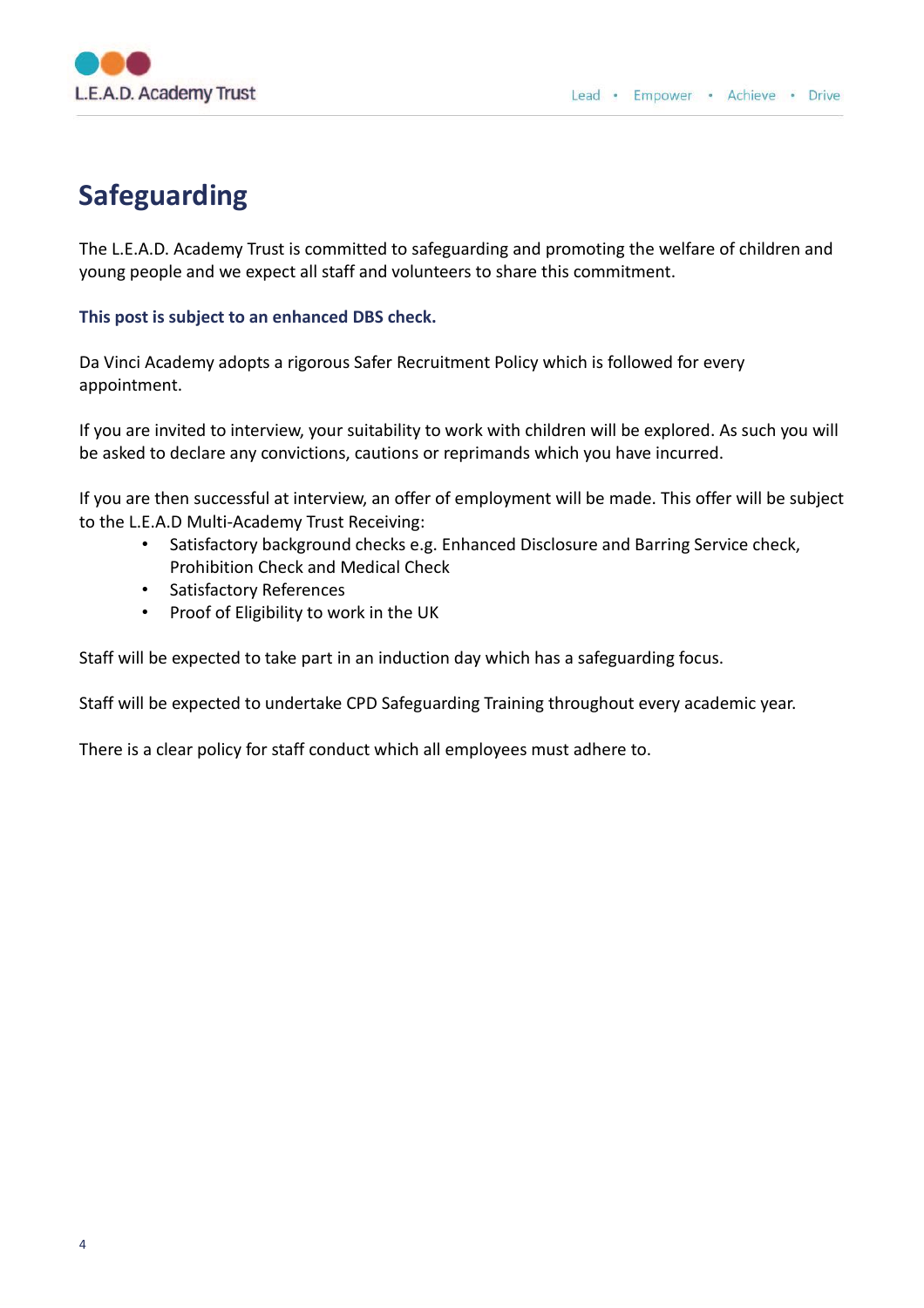

## **How To Apply**



## **Finding Out More**

For more details about our academy, please visit our website [www.davinciacademy.co.uk](http://www.davinciacademy.co.uk/)

Should you have any questions regarding the role please contact Jenny Linthwaite, Human Resources Officer - email [jenny.linthwaite@davinciacademy.co.uk](mailto:jenny.linthwaite@davinciacademy.co.uk)

It is important that potential applicants are able to find out as much as possible about both our academy and the role as they consider making an application. We welcome visits and can be flexible around timings of the day to suit. We are committed to doing all we can to support those interested in researching more about what it is like to work in our proudly inclusive, ambitious academy as part of our 'one team'. Pre-application visits are therefore very welcome. We can also arrange a phone call with our Headteacher or other suitable members of staff. To arrange such an informal discussion ahead of and around making an application, please email Jenny Linthwaite, Human Resources Officer [jenny.linthwaite@davinciacademy.co.uk.](mailto:jenny.linthwaite@davinciacademy.co.uk)

Please find job description, job specification and information about the L.E.A.D. Academy Trust attached.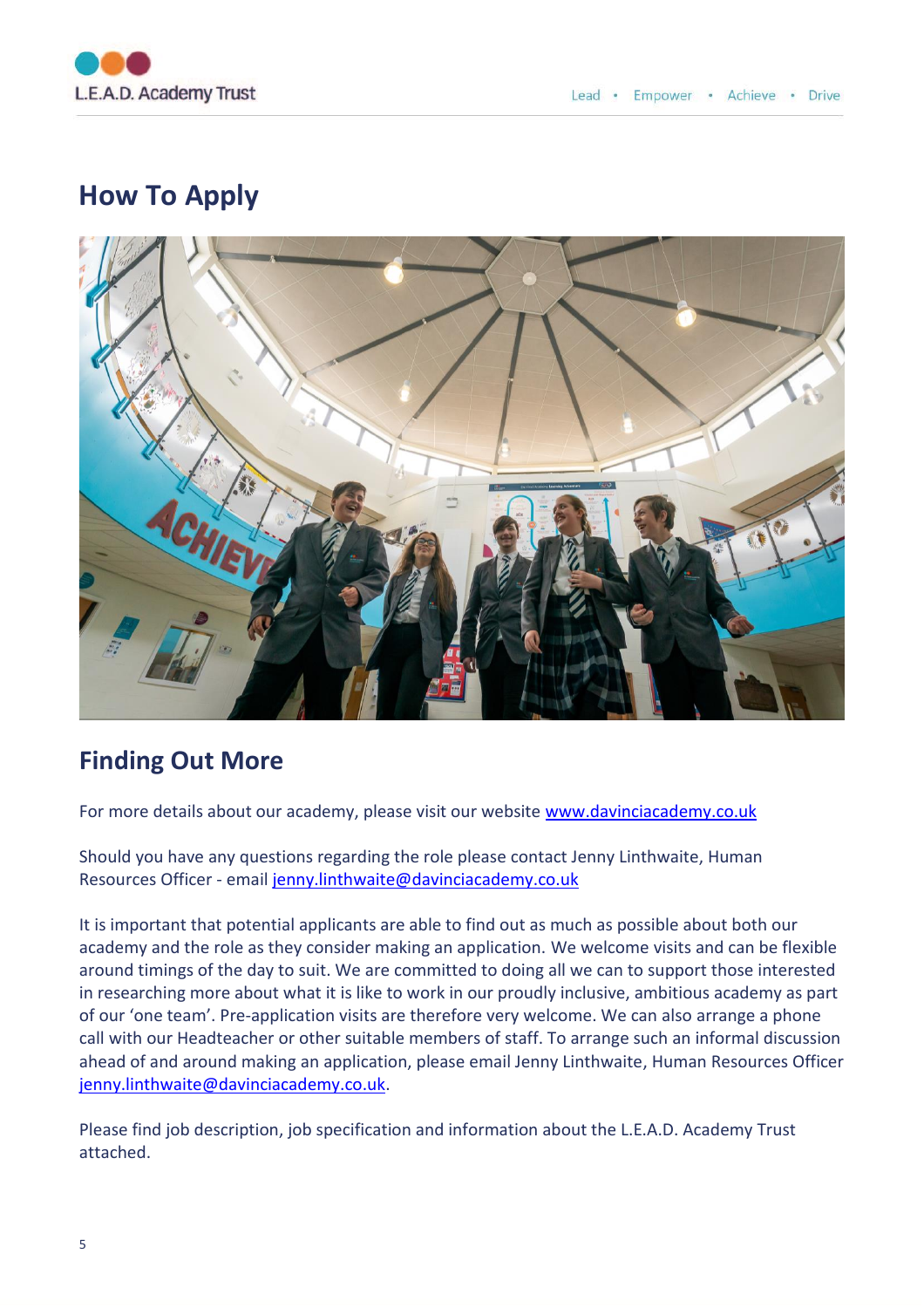

## **Making Your Application**

**To apply, please visit our website:<https://www.davinciacademy.co.uk/support-staff/>**

**Please submit the equal opportunities form along with a fully completed application form, supported by a covering letter (no more than 2 sides of A4) which details your reasons for applying and how your experience meets the requirements outlined in this pack.**

Completed applications should be sent to vacancies@davinciacademy.co.uk

**Closing date:** Monday 13th June 2022 at 9.00 am **Interviews: Wednesday 22<sup>nd</sup> June 2022 Start date:** As soon as possible

Applications will be reviewed upon receipt. Candidates may be contacted and references requested in advance of the closing date.

*The L.E.A.D. Academy Trust is committed to safeguarding and promoting the welfare of children and young people and we can expect all staff and volunteers to share this commitment. This post is subject to an enhanced DBS check.*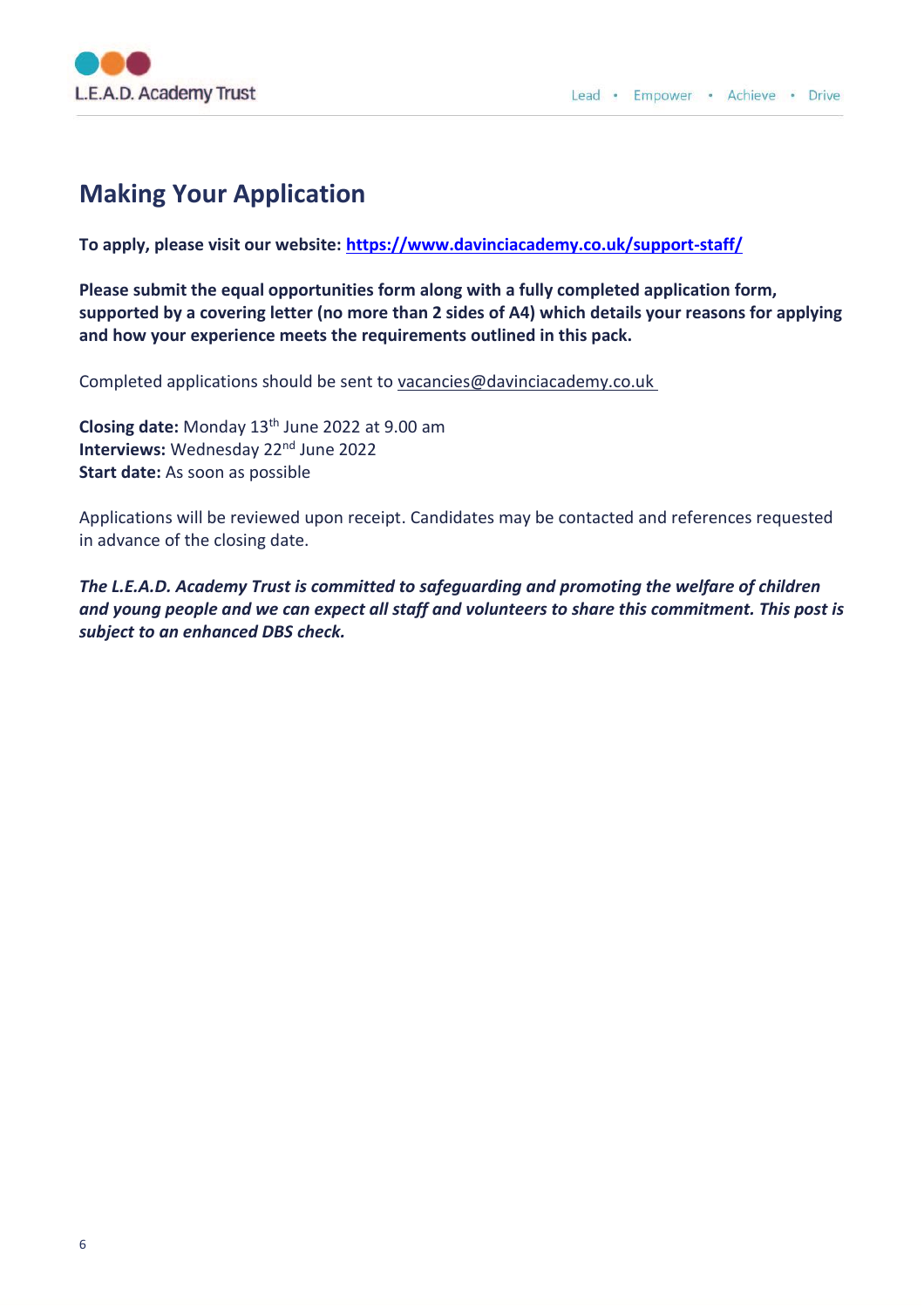

## **Job Description – Cover Supervisor**

#### **Job Purpose:**

• To support teachers and students as directed and ensure that classes are appropriately managed during times of teacher absence. To be responsible for the delivery of pre-planned cover of lessons and the delivery of daily PSHE

#### **Duties and Responsibilities:**

- To undertake classroom activities as directed by teachers to support teaching and learning process
- To assist in the preparation of resources and display
- To mark students' work in accordance with Academy policies and teacher instructions
- To undertake administrative duties as requested by teachers
- To cover tutor groups as and when needed
- To input data to support Academy policies in Assessment, Recording and Reporting
- To maintain student records in accordance with statutory procedures, Academy policies and as directed by the Assistant/Deputy Headteacher
- To liaise with Learning Resource staff and ICT staff to ensure teachers requirements are met to ensure high quality teaching and learning
- To manage the behaviour of pupils to ensure a constructive environment is maintained, by using a range of strategies
- To assist the teacher in the classroom as timetabled / requested
- To respond to student needs as they arise in the classroom
- To undertake break and lunchtime activities
- To undertake examination invigilation duties where required
- To work with teachers to prepare appropriate lessons / resources when absence is known in advance
- To compile appropriate lesson activities / resources in liaison with other teachers when absence is not known in advance
- Ensure that all communications with parents demonstrate the values of the academy and the L.E.A.D. Academy Trust
- Attend all meetings and functions necessary to support the work in this job description, ensuring that

#### **Influencing and Managing Relationships:**

- Headteacher
- L.E.A.D. Central Support
- External agencies
- Parents and carers
- **Governors**
- Senior Leadership Team
- **Staff**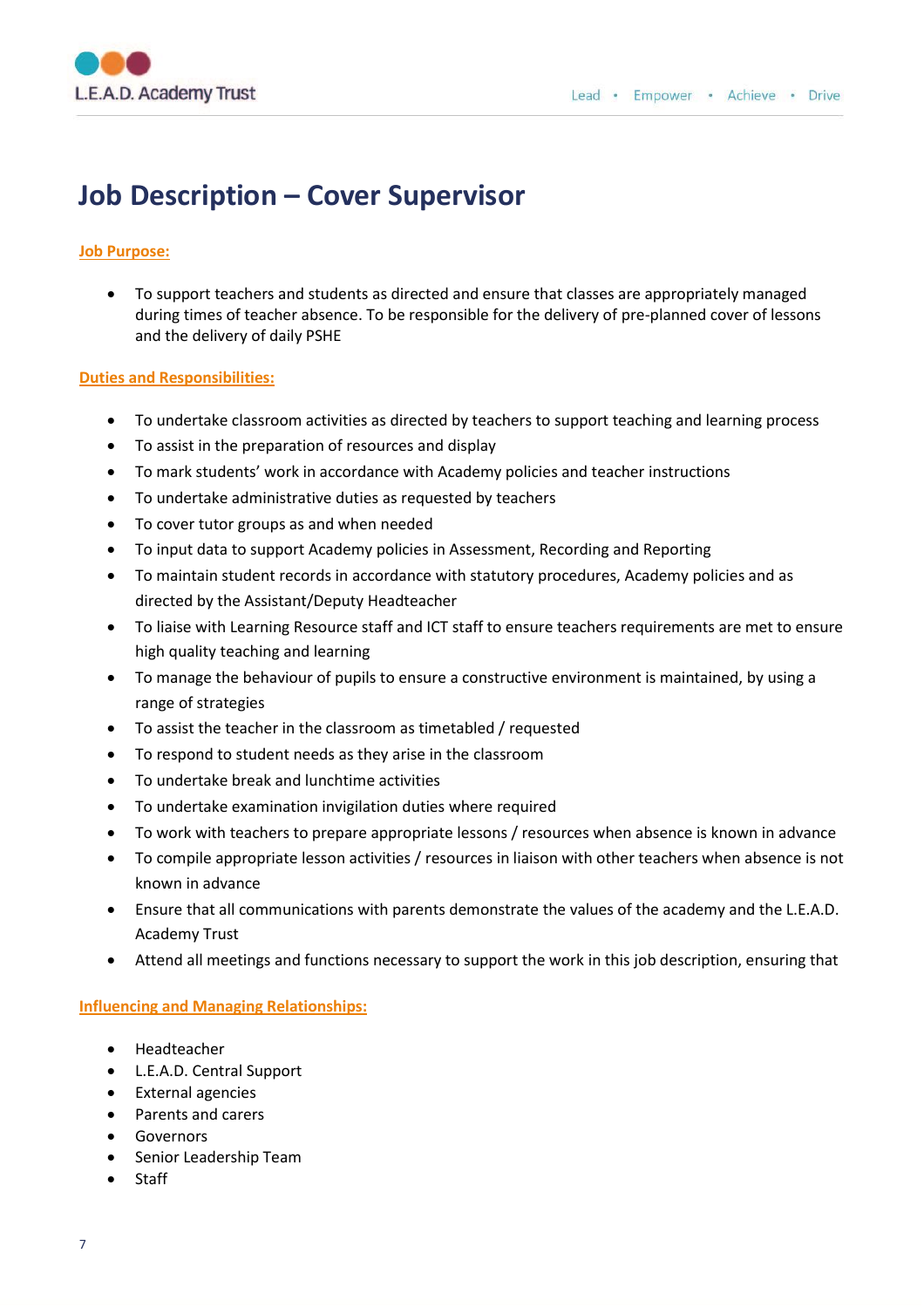

#### **Other Academy Specific Responsibilities:**

• Provide support at Breakfast Club

As job descriptions cannot be exhaustive, the post-holder may be required to undertake other duties which are broadly in line with above key responsibilities.

The Trust is committed to safeguarding and promoting the welfare of children and young people and expects all staff and volunteers to share this commitment and individually take responsibility for doing so.

At L.E.A.D. we have a strong vision and four core principles, to lead, empower, achieve and drive, which you will be expected to demonstrate in your working practices.

## **Job Specification – Cover Supervisor**

This job description lists the competencies expected of an experienced/fully trained post-holder. The two right hand columns provide guidance for the appointment of new staff. (E = Essential criteria, D + Desirable criteria)

| <b>Qualifications and</b><br>Attainment | Studied to a minimum standard of GCSE (grade A* - C), or equivalent,<br>in English and Maths                  | E |   |
|-----------------------------------------|---------------------------------------------------------------------------------------------------------------|---|---|
|                                         | Level 3 qualification                                                                                         | E |   |
|                                         | A degree or post graduate qualification                                                                       |   | D |
| Skills and Knowledge                    | Ability to contribute to the delivery of lessons.                                                             | F |   |
|                                         | High level of oral and written communication skills.                                                          | E |   |
|                                         | Ability to work as part of a team.                                                                            | F |   |
|                                         | Able to work to tight deadlines, managing and prioritising time<br>effectively.                               | E |   |
|                                         | Self-starter, with and ability to work independently & use own<br>initiative to overcome obstacles.           | E |   |
| Experience                              | Previous paid or voluntary work with young people.                                                            | F |   |
|                                         | An understanding of Keeping children safe in education.                                                       | F |   |
|                                         | An understanding basic school organisation.                                                                   | E |   |
|                                         | A basic knowledge of the work of a school.                                                                    | F |   |
|                                         | Experience working with children with Special Educational Needs.                                              |   | D |
| <b>Personal Attributes</b>              | Have an openness to learning and change.                                                                      | E |   |
|                                         | Have a positive attitude to personal development and training.                                                | F |   |
|                                         | Be able to work in ways that promote equality of opportunity,<br>participation, diversity and responsibility. | E |   |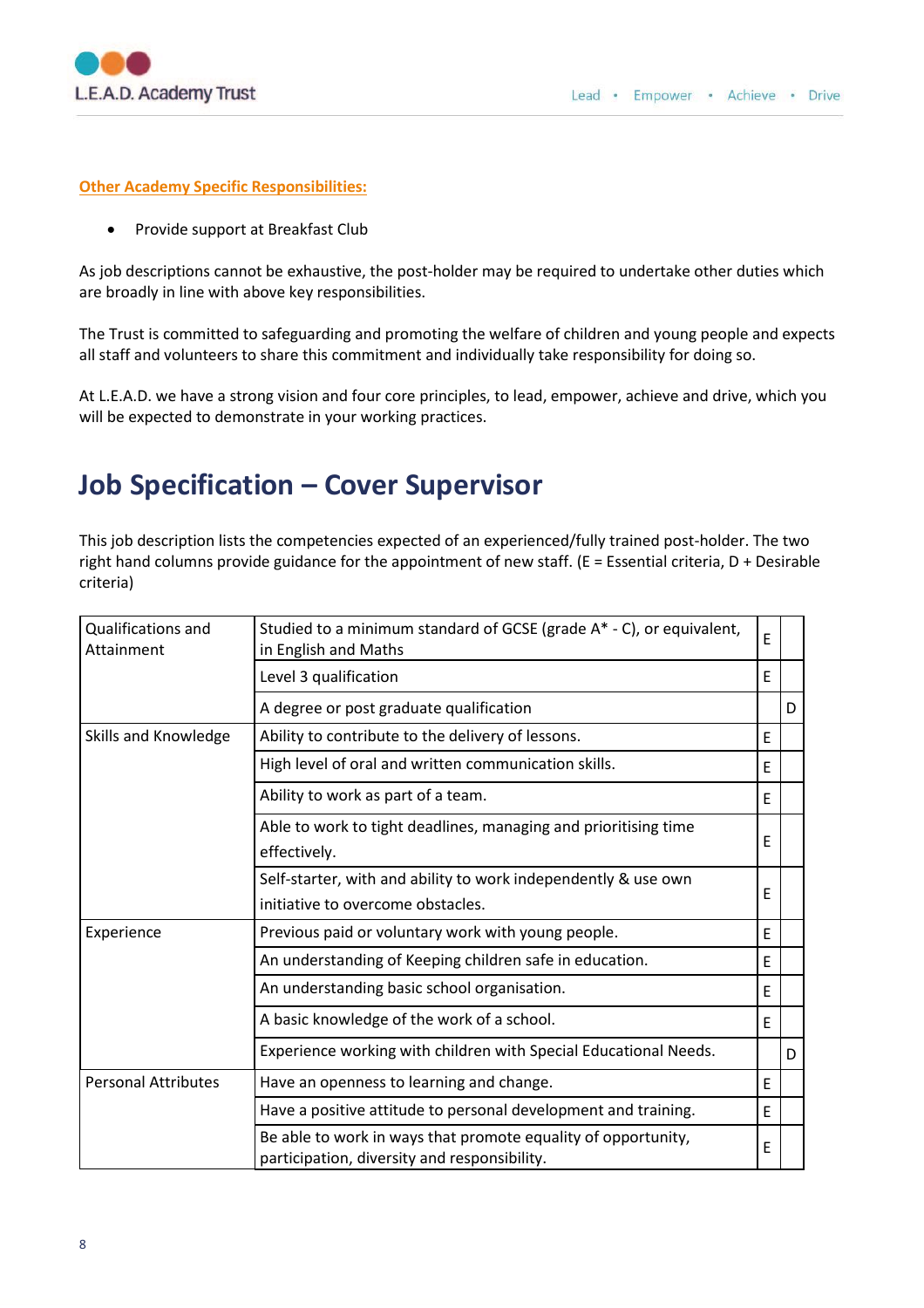

| Additional   | <sup>1</sup> This role is subject to an enhanced DBS.                 |  |
|--------------|-----------------------------------------------------------------------|--|
| Requirements | May be required to work out of school hours to support the academy. E |  |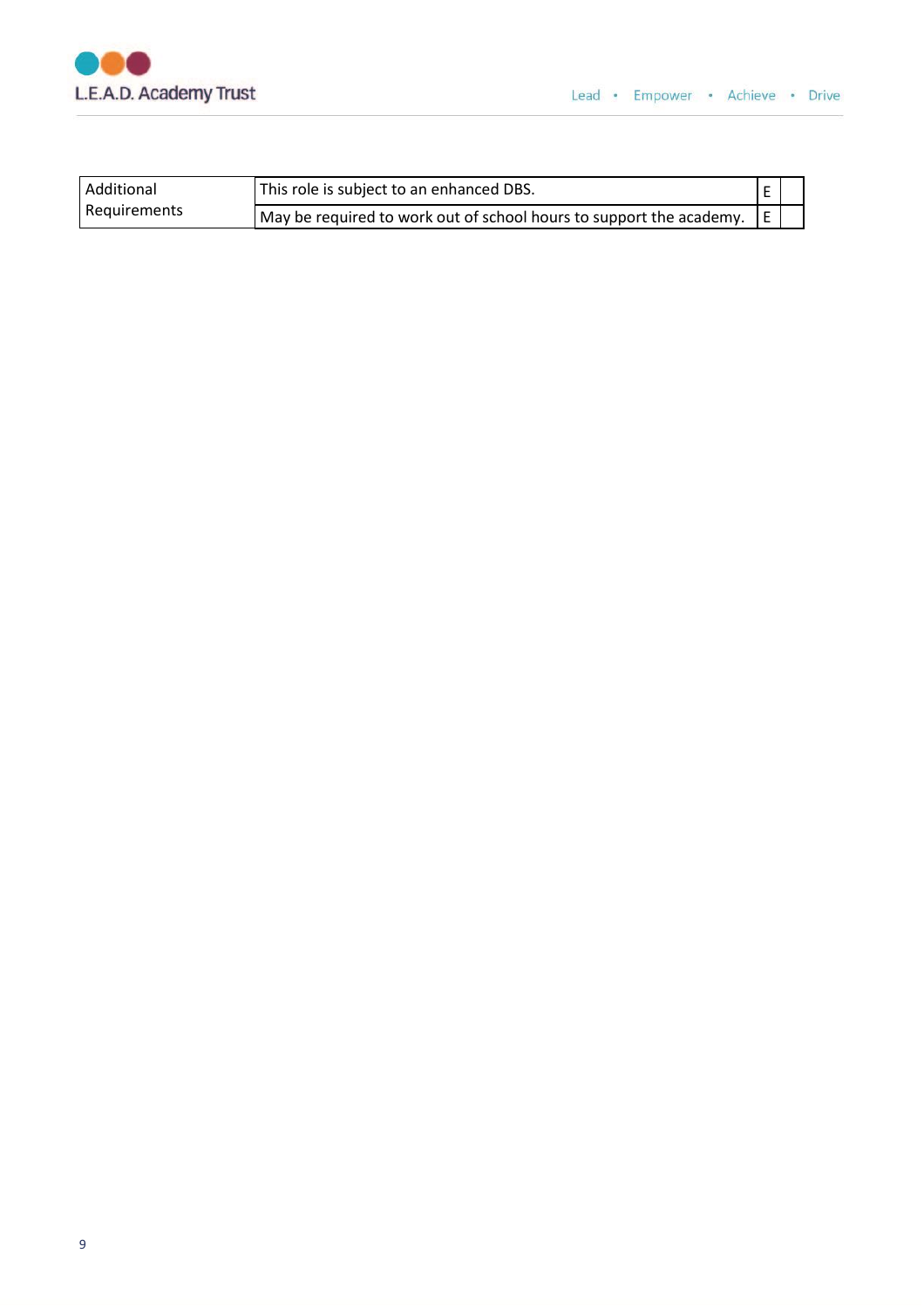

## L.E.A.D. Academy Trust

L.E.A.D. Academy Trust comprises of twenty five academies across Nottingham, Leicester, Derby, Lincoln and Sheffield. Our philosophy is to; lead, empower, achieve and drive.

At the heart of our Trust is the development of outstanding leaders. We empower individuals in our schools to provide the highest quality education, enabling every pupil to realise their full potential. We have also been recognised by Ofsted as a leading academy sponsor, securing rapid and sustainable improvement through the research and application of best practice across operational areas.

The combination of autonomy and collaboration across key areas of leadership and management underpinned by shared vision, values and best practice positions L.E.A.D. as a truly unique Academy Trust.

To view our 'L.E.A.D. Family Brochure' please visit: www.leadacademytrust.co.uk

To see the wonderful achievements, proud moments and diverse events happening across our Trust please follow our twitter account: **@LEADAcadTrust**

Edna G Olds Academy 's Well Acade ill L.E.A.D. Acad der LEAD.A ee L.E.A.D. Acad dside Acad

Witham St Hughs Acad

ield L.E.A.D. Acad L.C.A.D. Academ<br>ior L.E.A.D. Acad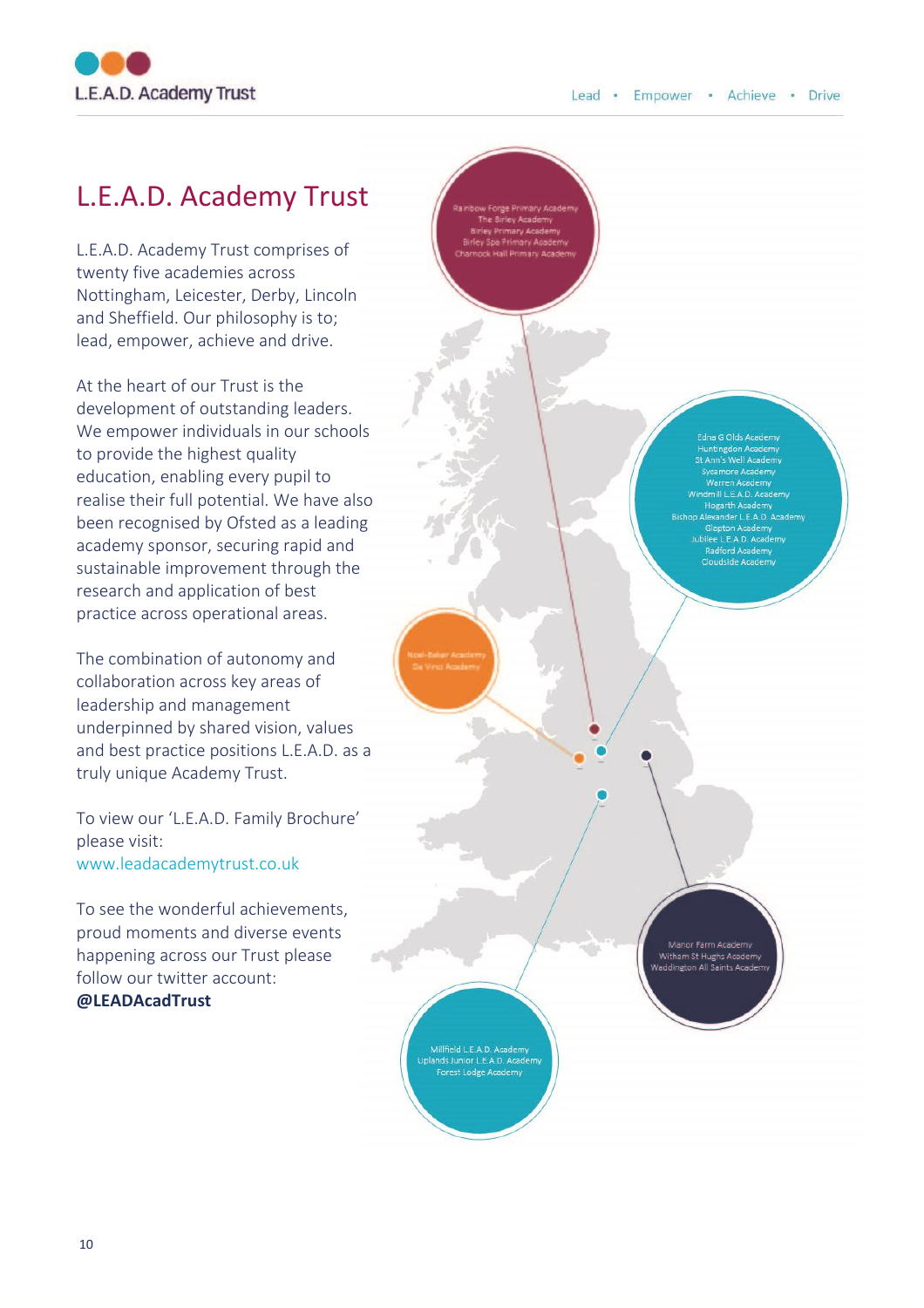

## Our Leaders

One of the core priorities for the L.E.A.D. Academy Trust is the development of outstanding school leaders. We are dedicated to providing an organisation which will:

- develop inspirational school leaders for the future through high quality recruitment, professional development and coaching;
- invest in joint training, peer coaching, sharing good practice and professional dialogue in a climate of trust;
- continually improve, exploring new ways of working, alternative curriculums and innovation;
- strategically plan to produce the next generation of high quality school leaders.

#### **The L.E.A.D. Teaching School Alliance**

The L.E.A.D. Teaching School Alliance is a dynamic, cross-phase collaboration of schools committed to harnessing, nurturing and sharing the specific skills and attributes required to teach and lead in areas with diverse pupil populations. Everything we do in our schools is about providing children with an outstanding, broad and balanced education.

Our innovative Initial Teaching Training (ITT) route aims to increase the number of quality teachers in our schools. In addition, we offer a range of high quality Continuing Professional Development (CPD) for staff at all levels and tailored school-to-school support. We are keen to nurture and grow staff across our alliance and offer a range of opportunities to develop the leaders of tomorrow. By working in partnership with The University of Nottingham and other regional Universities, we are also creating a research culture within our alliance that will impact positively on teaching, learning and the achievement of young people.

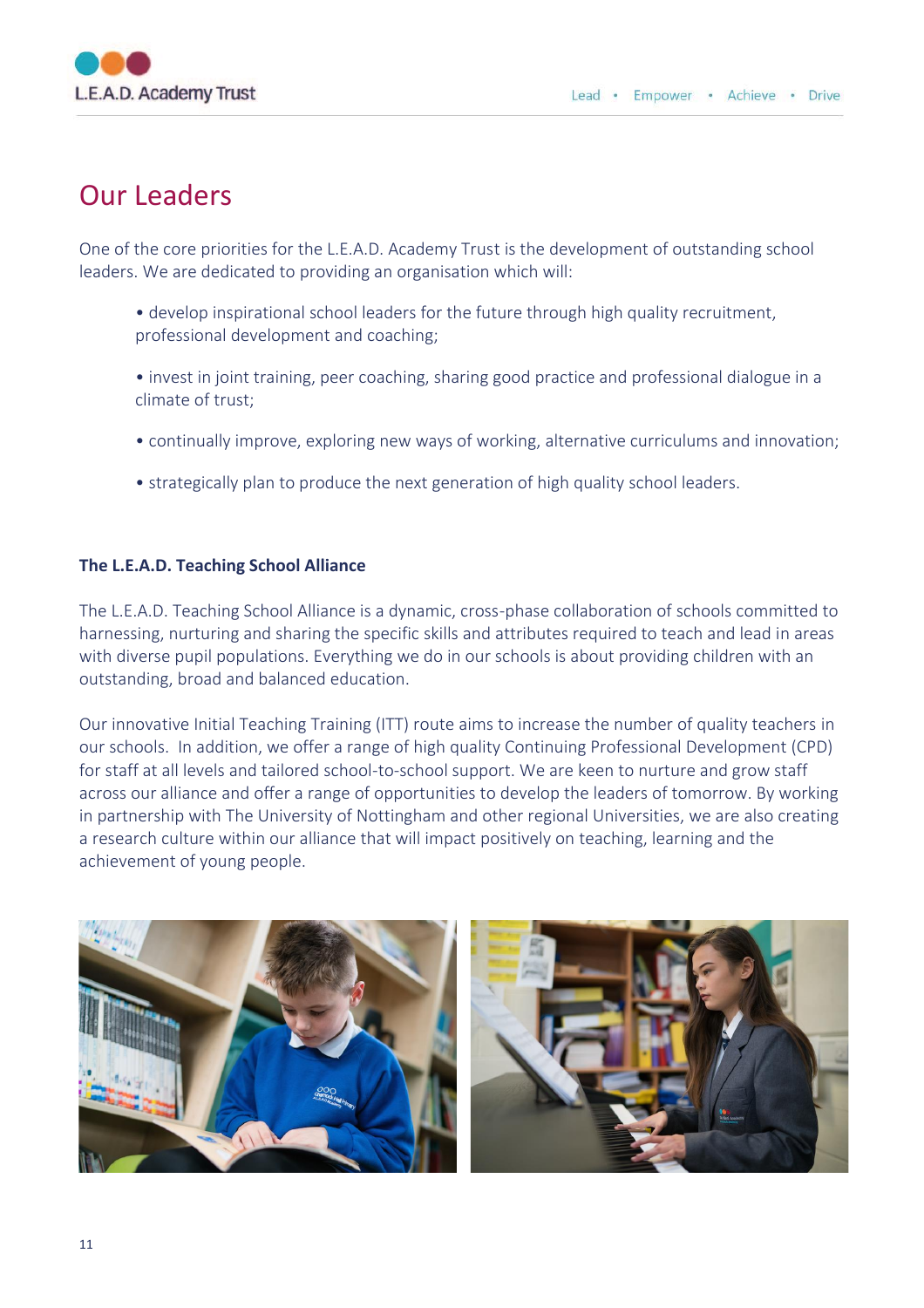

## Our Support

We provide a range of high quality, professional services to schools in nine core areas:

**Financial Management**

**Project Management**

**Procurement**

**ICT Management**

**Human Resources**

**Leadership Development**

**Legal Support**

**Governor Support**

**Education**